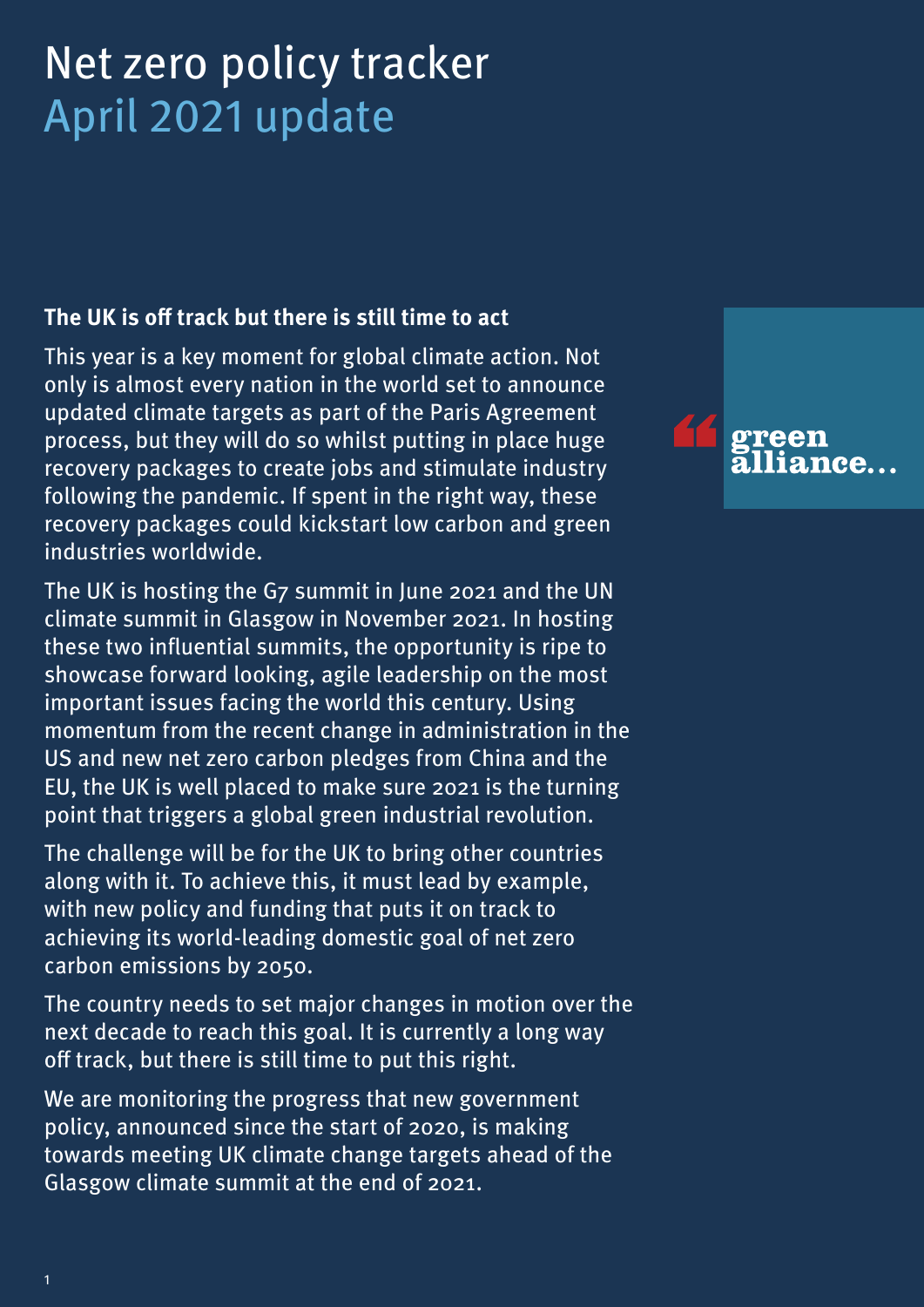# What will happen to UK emissions? Business as usual vs ambitious net zero action<sup>1</sup>

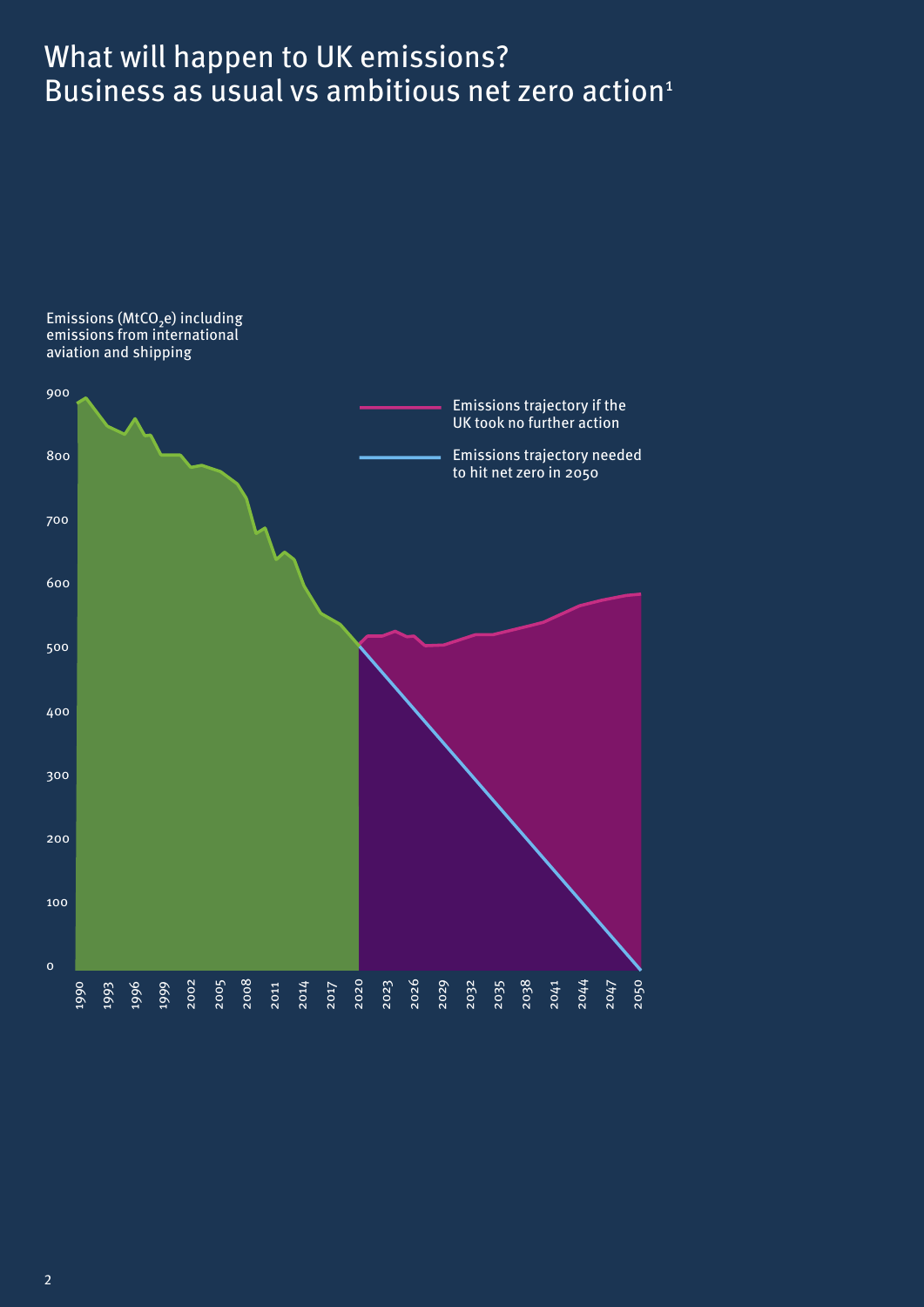## **Contents** (Click on titles to navigate directly to pages)

## **Progress summary:**

| Emissions reductions since the start of 2020       |  |  |
|----------------------------------------------------|--|--|
| Net zero spending                                  |  |  |
| <b>Emissions reductions from different sectors</b> |  |  |

|  | Five priority net zero policies for 2021 |
|--|------------------------------------------|
|--|------------------------------------------|

## **Decarbonisation progress by sector:**

| <b>Buildings</b>         | 12 |
|--------------------------|----|
| Waste                    | 13 |
| Transport                | 14 |
| Agriculture and land use | 15 |
| Power                    | 16 |
| Industry                 | 17 |

| <b>Methodology and assumptions</b> |  |
|------------------------------------|--|
|                                    |  |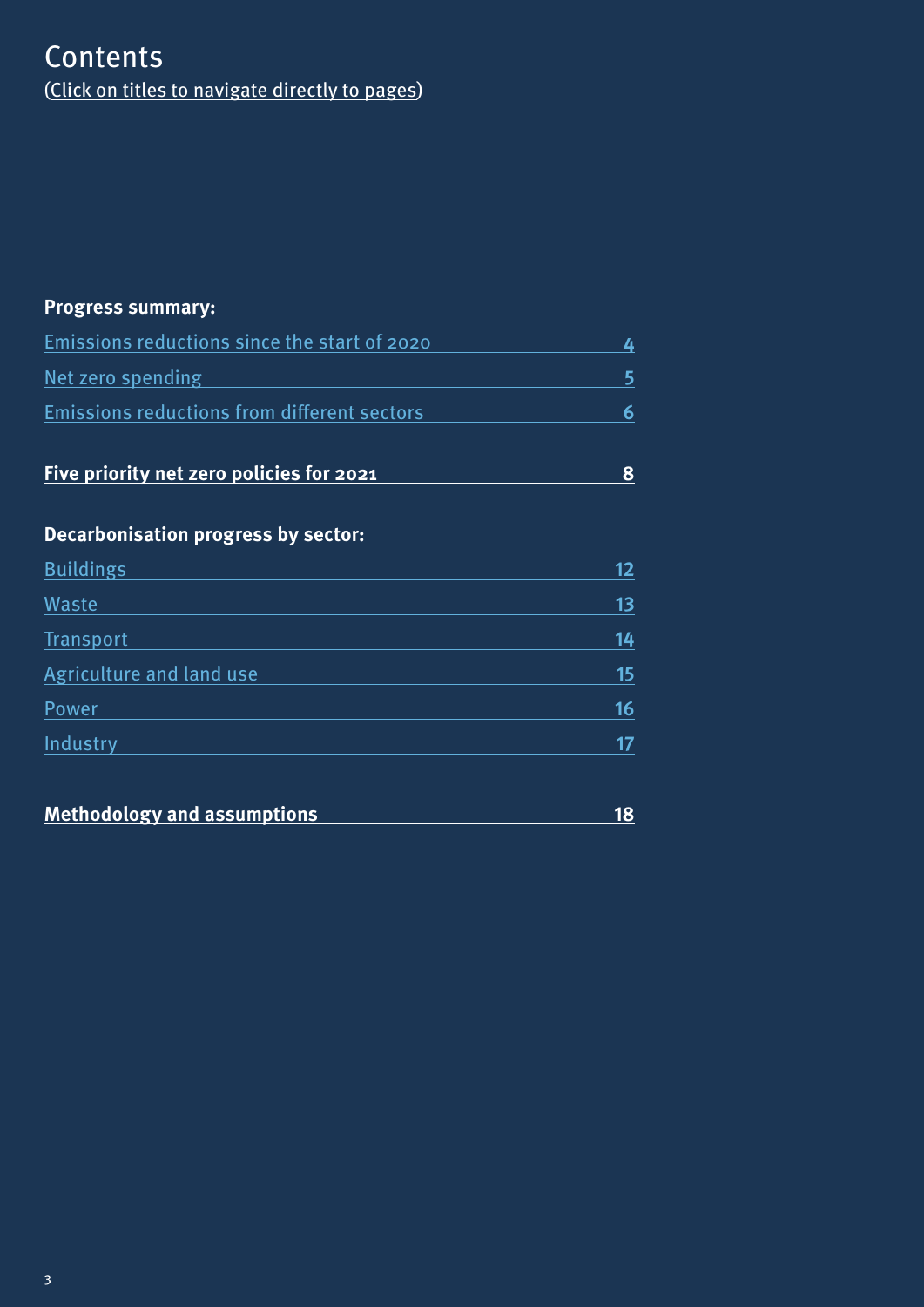# <span id="page-3-0"></span>Progress summary Emissions reductions since the start of 2020

Since 1990, the UK has reduced its territorial CO<sub>2</sub> emissions by 41 per cent – including international aviation and shipping.2 The UK now has a legal target of net zero emissions by 2050, which requires a rapid reduction of greenhouse gases from current levels. In 2019, the UK generated  $522$ MtCO<sub>2</sub>e of greenhouse gas emissions.

The UK has two important targets to reach around 2030 which will be a measure of progress towards the 2050 goal:

**1. The UK's Nationally Determined Contribution (NDC).**  This pledge, for the 2021 UN Glasgow climate summit, commits to a 68 per cent emissions reduction by 2030, compared to 1990 levels. If achieved, this would put the UK on the right trajectory in 2030 to meet the net zero goal.

But policies announced since the start of 2020 are not enough to get on track. They will lead to  $31$ MtCO<sub>2</sub>e of savings which is just 26 per cent of the additional emissions reductions necessary in 2030. This leaves further reductions of  $87$ MtCO<sub>2</sub>e needed to be on course. Despite their significant emissions, international aviation and shipping have not been included in this target set by the UK, so other policies are required for these sectors.

**2. The fifth carbon budget.** The UK government has national 'carbon budgets' which set a trajectory for reducing emissions over five year periods from 2008 to 2050. The important upcoming fifth carbon budget period is 2028 to 2032. Actions required to put emissions on track for net zero in this period were recommended by the the government's adviser, the Climate Change Committee (CCC), in its recent report.3

Historic policies have left an emissions excess of 831  $MtCO<sub>2</sub>e$  over what the CCC says is needed to be on track to reaching net zero during the fifth carbon budget period (which is more ambitious than the government's own target for this period) and, yet, government announcements over the past 15 months have only helped to close 153 MtCO<sub>2</sub>e, or 18 per cent, of that projected 2028-32 gap. This includes emissions from international aviation and shipping, which the CCC recommends should be formally included in legal carbon budgets.

## **Current shortfall in greenhouse gas emissions reductions**

# 118 MtCO<sub>2</sub>e



Emissions savings needed to get the UK on track to meet its 2030 NDC goal

Reductions in 2030 expected from new policy since January 2020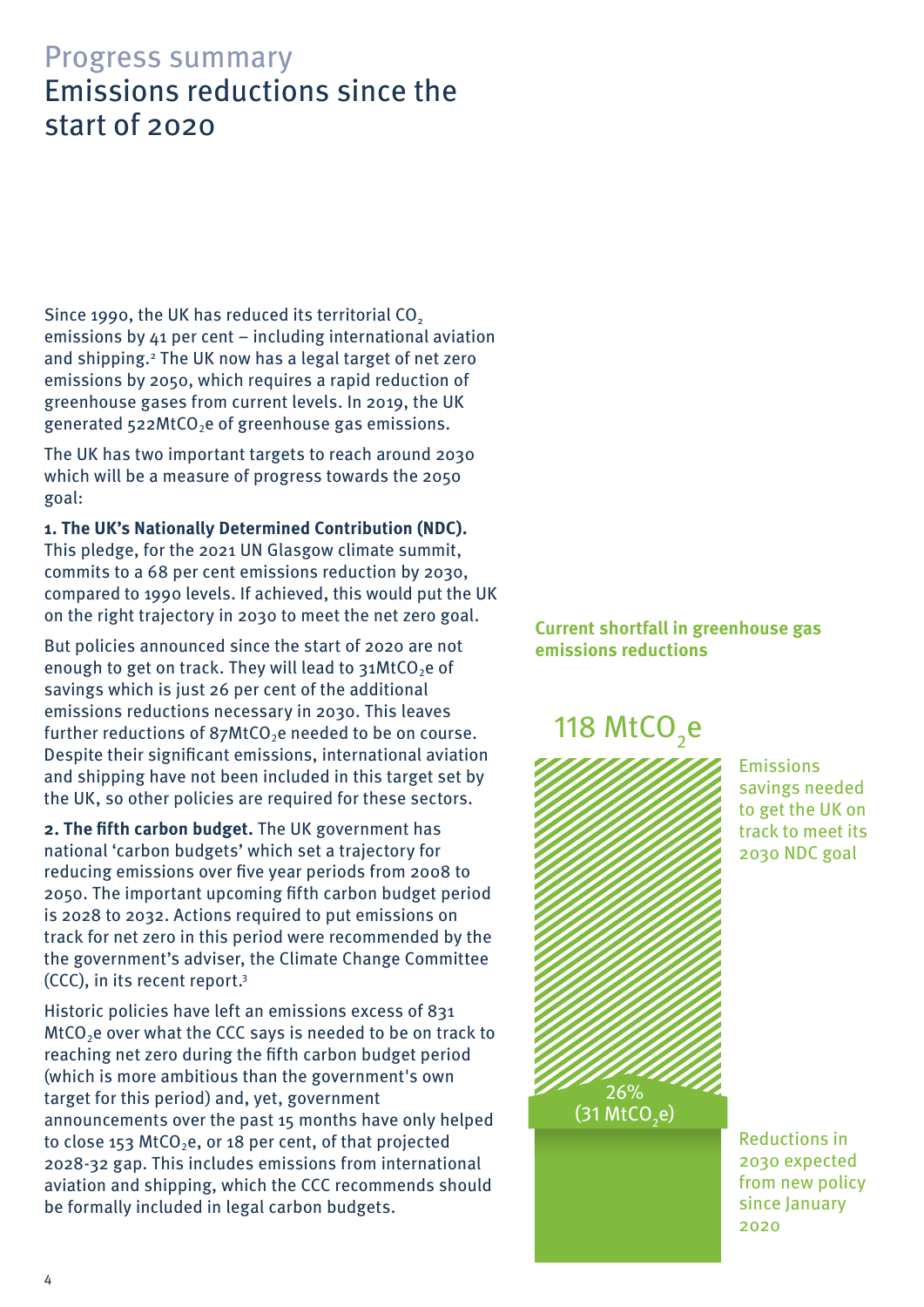# <span id="page-4-0"></span>Progress summary Net zero spending

At this point in the year, it is unclear whether the Treasury has fully grasped either the scale of the climate challenge or the economic opportunity that a green recovery offers post-pandemic.

Long term and consistent government expenditure can help to unlock private investment, scale up supply chains and encourage green spending by consumers. Alongside direct government spending, government mechanisms like the National Infrastructure Bank, green sovereign bonds and new mandatory reporting on lending and finance streams can help to raise the necessary level of funds for decarbonisation.

**Since January 2020, the government has pledged new funding of £32.2 billion for climate and nature over the course of the next parliament**, including spending on low carbon transport, industrial decarbonisation and greener buildings. It also recently announced, in the 2021 budget, a new National Infrastructure Bank which has tackling climate change as a core objective, backed by £5 billion of government funding. This could act as leverage for as much as £40 billion spending on low carbon projects over the next four years.

**Taking these existing commitments into account, we estimate that an extra £22.4 billion is needed every year to tackle the climate crisis to the end of this parliament in 2024.** 

This should include:

- **--** an extra £8.7 billion a year on low carbon transport, including accelerating the transition away from the most polluting vehicles through a scrappage scheme linked to mobility credits, and on upgrading and improving walking, cycling and public transport infrastructure.
- **--** £2.3 billion a year to make buildings efficient and kickstarting the roll-out of electric heat pump systems.
- **--** £400 million a year to establish a resource efficiency programme for industry.
- **--** £6.6 billion a year for nature restoration and establishing a sustainable food, farming and fishing sector.

## **Current shortfall in spending to reach the net zero target**

# £43.6bn



Annual spending needed to 2024

Annual spending pledged by government to 2024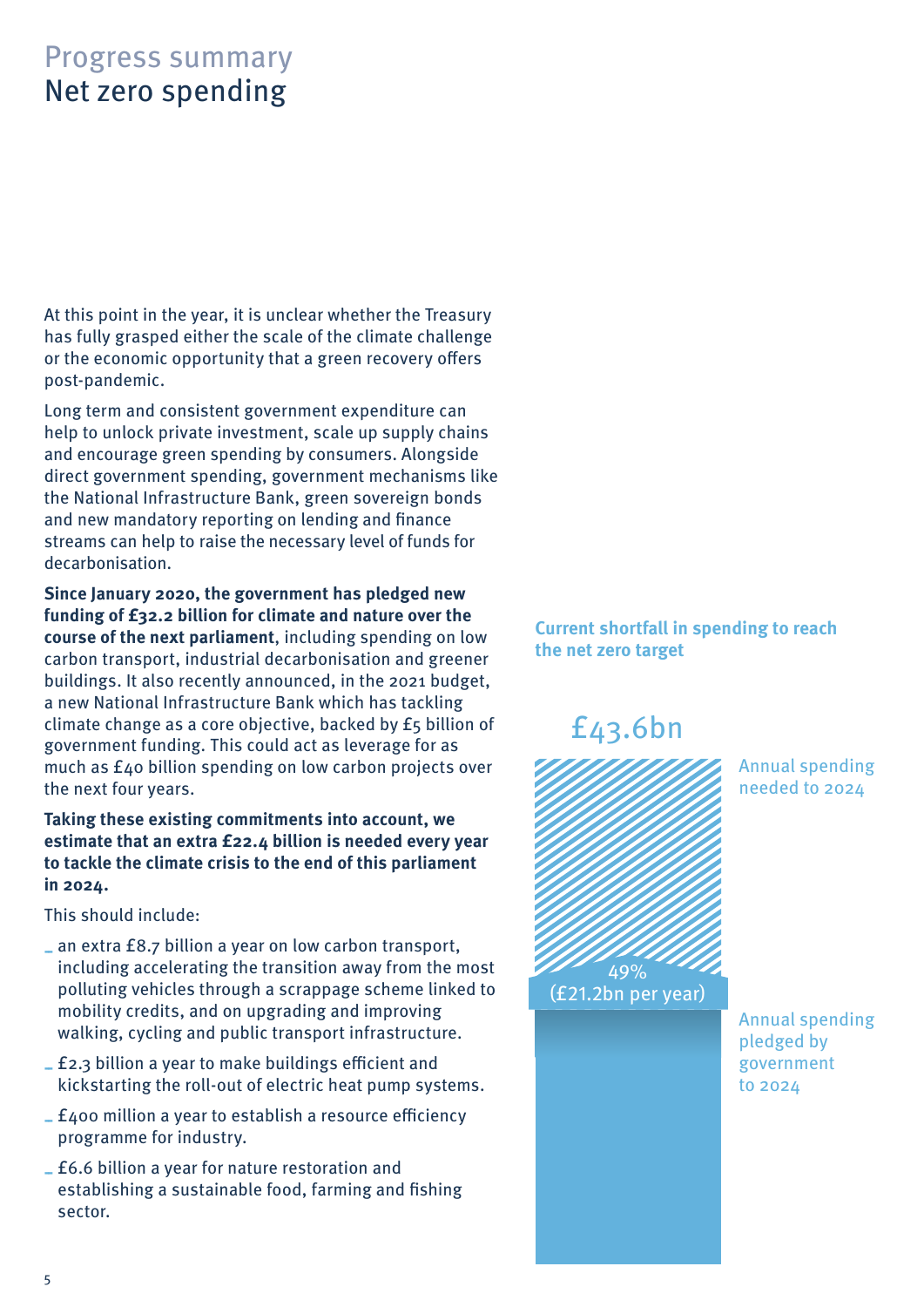# <span id="page-5-0"></span>Progress summary Emissions reductions from different sectors<sup>4</sup>



## **CO2e emissions by sector in the UK, 2019**

Not all sectors in the UK have decarbonised at the same rate. Most emissions reductions so far have come from the power sector, due to coal being phased out for electricity generation and replaced by renewable and other low carbon energy sources. Emissions from industry have fallen by 53 per cent since 1990 due to increases in efficiency and a reduction in heavy industry. Emissions from waste have also decreased 69 per cent since 1990 due to less biodegradable waste being sent to landfill.<sup>5</sup>

However, emissions from transport, housing and agriculture have barely come down over the past decade. Transport emissions are at the same level as in 1990 and are now the biggest source of emissions in the UK. Emissions from buildings have only fallen by ten per cent in the past decade and are higher now than in 2015. Emissions from agriculture have also remained flat since 2008.<sup>6</sup>

New decarbonisation policies, announced since the beginning of 2020, are projected to have a mixed impact on the emissions of different sectors, with no sector currently looking like it will have cut emissions sufficiently to be on track to net zero during the 2028-32 period.

Compared to projections in the CCC's central 'Balanced net zero pathway' for each sector's emissions over the fifth carbon budget period, progress in most sectors since the start of 2020 is well short of where it should be.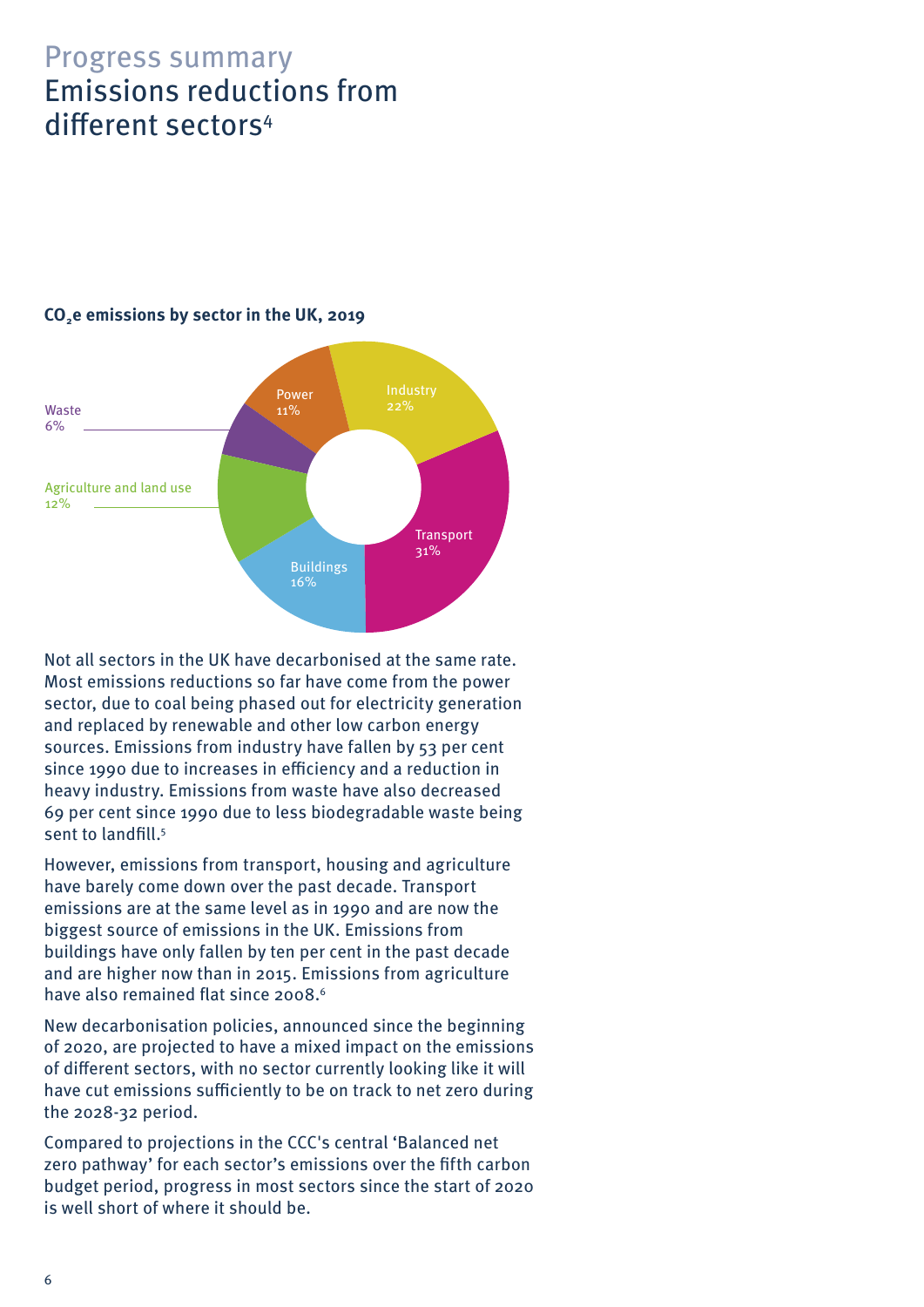### Some progress has been made in the buildings sector, where a combination of funding and regulations announced since January 2020 will help to make about a third of the emissions savings needed.

Industry has also made some headway, with strong government policy on carbon capture and storage (CCS), efficiency improvements and hydrogen development resulting in about a quarter of the emissions cuts needed.

A lack of firm policy for the waste sector means it is currently the worst performing sector and is barely one per cent towards where it should be to play its part in reaching the net zero goal.

Similarly, although there have been strong statements of ambition on the natural environment and transport decarbonisation, there is still a lack of policy to deliver emissions reductions from these sectors over the next decade. They are still below ten per cent of where they need to be.

### **Impact on emissions projections in 2028-32 from new policies by sector since the start of 20207**

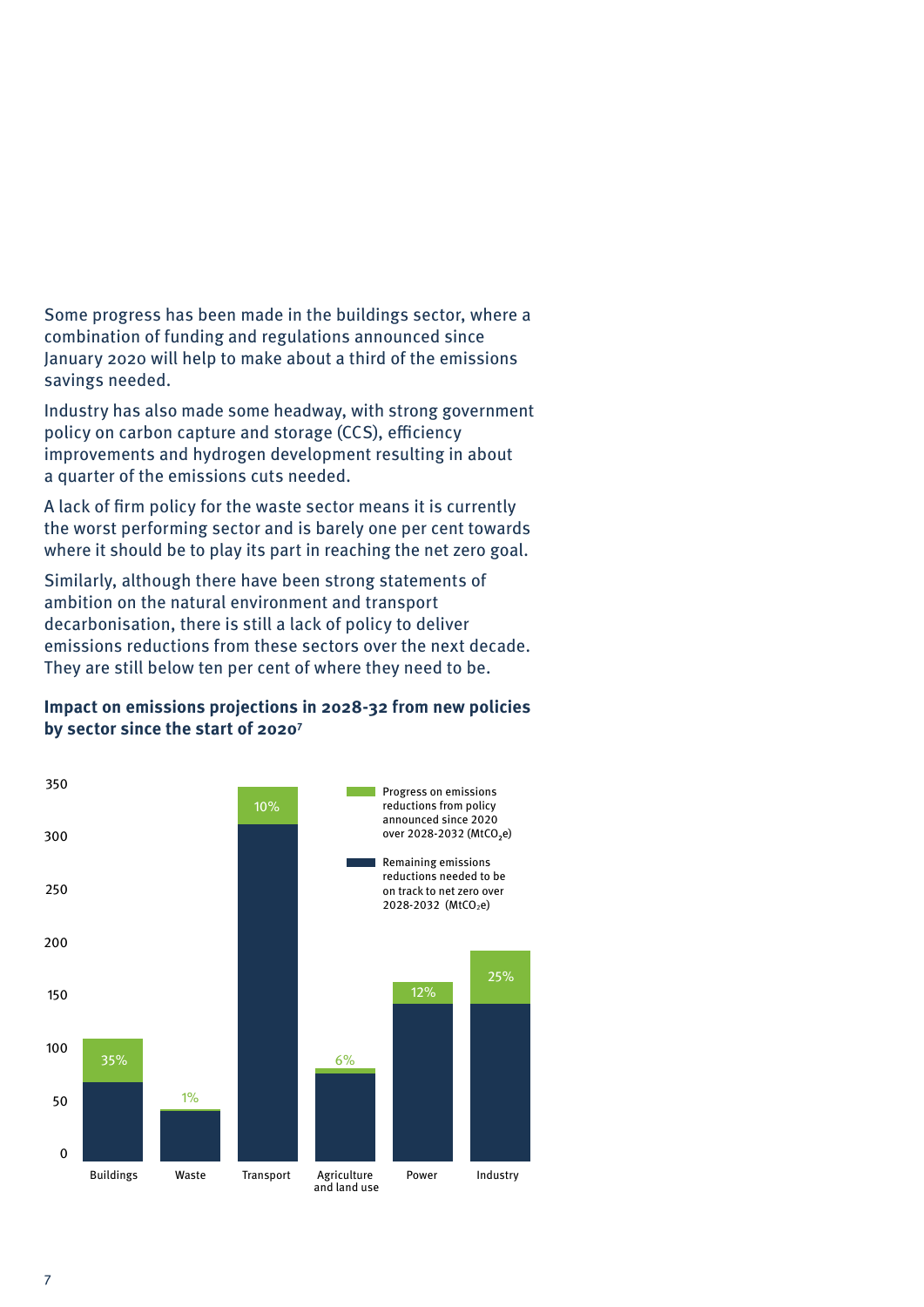# <span id="page-7-0"></span>Five priority net zero policies for 2021

#### <span id="page-7-1"></span>1.

## Robust homes decarbonisation policy that puts in place long term regulations and funding for incentives

Almost all the UK's 29 million homes will need to be retrofitted for energy efficiency and low carbon heat if the country is to meet climate targets by 2050, requiring an ambitious new approach.

Building on the hard lessons of the now scrapped Green Homes Grant, the government should put in place a strategy that kickstarts the upgrade of the UK's inefficient homes over the next decade. This must include: regulation on minimum energy efficiency standards of all tenures of housing, so that all homes are rated EPC Band C or above by 2030; setting out attractive incentives to upgrade homes through grants, financial mechanisms like green mortgages; and bringing VAT on renovation and low carbon installations in line with zero rate VAT on new build.

This will have multiple benefits. A long term home decarbonisation programme could create 190,000 jobs, reduce UK household energy expenditure by £7.5 billion a year, alleviate pressure on the NHS by preventing excess winter deaths and reduce inequality in and between regions.<sup>8</sup>

### <span id="page-7-2"></span>2. An ambitious target to halve resource consumption by 2050

Resource extraction and processing causes half of all global greenhouse gas emissions.9 It is currently an almost untapped area of climate policy: industrial energy efficiency coul[d](https://www.green-alliance.org.uk/resources/Balancing_the_energy_equation.pdf) result in savings three or four times greater than the carbon savings currently envisaged from domestic energy efficiency by 2050.10

Better resource use is also critical to levelling up the regions of the UK: it could add £10 billion a year to the bottom line of UK manufacturing firms, which represent a fifth of the economy in areas of high unemployment.<sup>11</sup> A transformational shift to a circular economy has the potential to create half a million gross jobs by 2030.12 The government should set an economy wide target to reduce resource use by 50 per cent by 2050, with separate targets for high impact sectors and strategic materials. Binding interim targets should be set to ensure progress.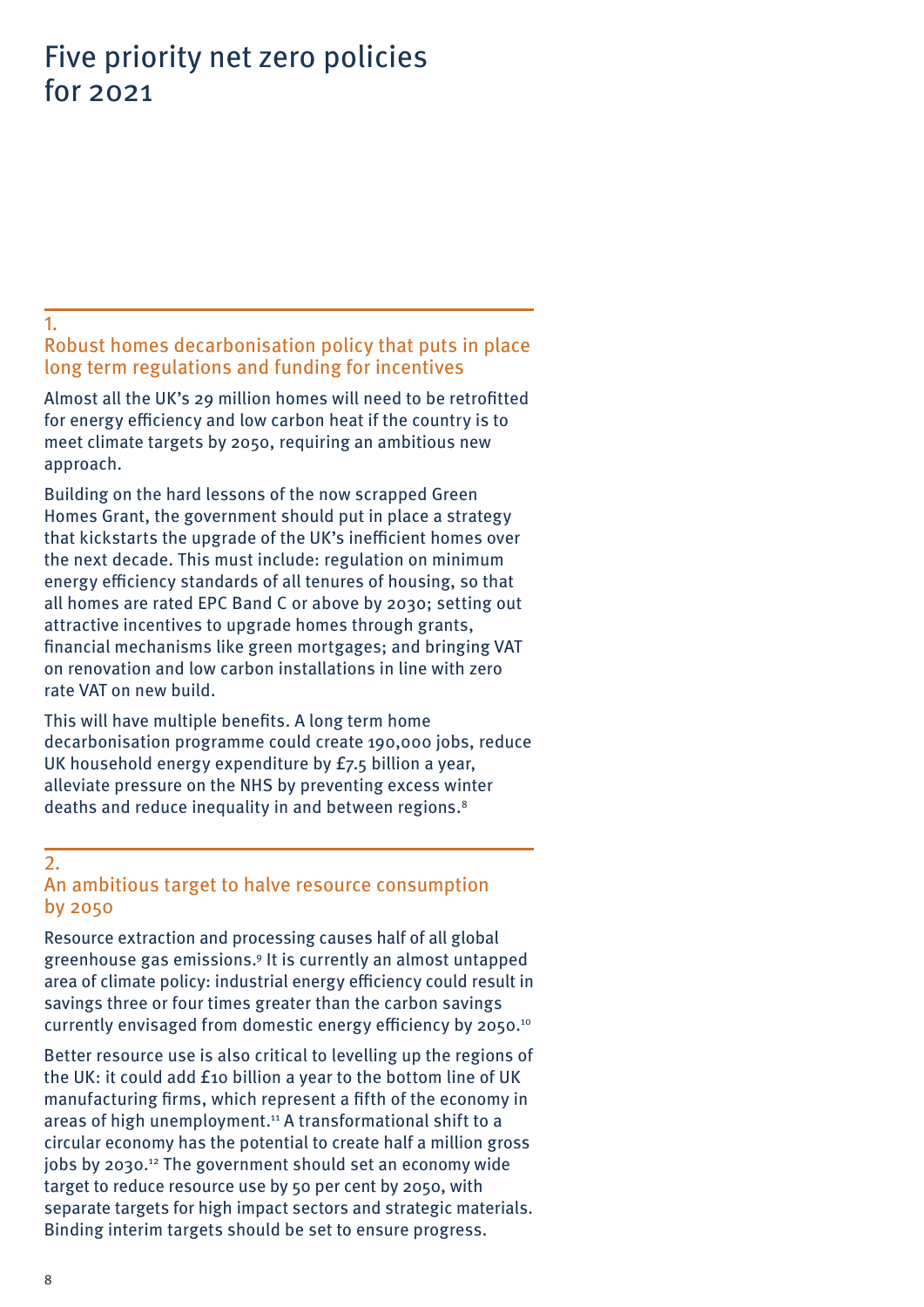#### <span id="page-8-0"></span>3.

### A Transport Decarbonisation Plan that puts all of the UK transport sector on track for net zero

The CCC calculates that electrifying transport can deliver annual operating cost savings of over  $f$ 30 billion by 2050.<sup>13</sup> Sustainable transport can also improve air quality which currently leads to around 36,000 early deaths per year in the UK.14

The Transport Decarbonisation Plan, due out this year, must set out a detailed and quantified pathway for emissions reduction for all parts of the transport sector in the near term, and provide sources of funding to bolster public transport, walking and cycling, to tackle the spending shortfall outlined above. Crucially, as part of this, the government should clarify the role of local authorities in decarbonisation at every level and ensure local decisions are not contradicting national strategy and locking in high carbon travel; it should also bring in a Zero Emissions Mandate for vehicle manufacturers to increase the supply of electric vehicles; and introduce new policy to reduce demand for aviation. Key to this is including emissions from international aviation and shipping in the sixth carbon budget (2032-37) when it is set later in 2021.

#### <span id="page-8-1"></span>4.

## Improved regulation and increased ambition in the Environmental Land Management scheme

The new Environmental Land Management scheme (ELM) will be important in signalling not only an intention to break away from the damaging practices of the EU's Common Agricultural Policy but also to support farm businesses in adopting sustainable land management practices. Farmers have cited a lack of access to capital and uncertainty as the biggest barriers to making environmental improvements.<sup>15,16</sup>

ELM must be ambitious and underpinned by stronger regulation. Specifically, the Sustainable Farming Incentive component of ELM should be developed so it aligns more strongly with the core principle of 'public money for public goods'; and the Local Nature Recovery and Landscape Recovery components of the scheme should be prioritised. To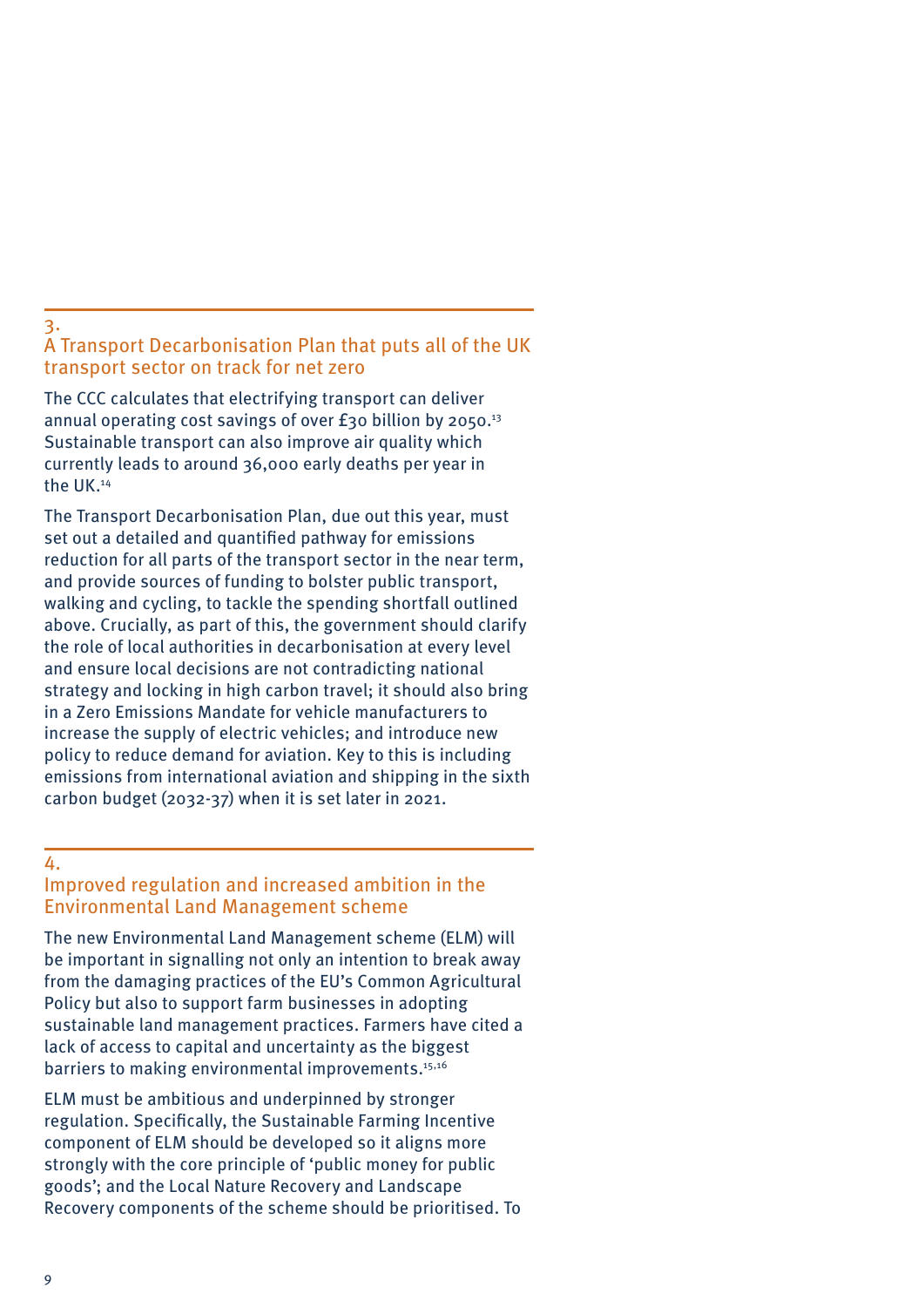ensure value for money from public payments for public goods, regulation must be updated to reflect environmental challenges, including air and water quality and climate change, and a new and better system of compliance and enforcement must be implemented to replace cross compliance. These must also be implemented alongside regulation, including new legal targets to halt and reverse the decline of nature in the UK by 2030.

<span id="page-9-0"></span>5.

Legislate to phase out unabated natural gas for power by 2035, alongside new ambitious targets for increasing renewable capacity

The UK has already shown bold leadership in the power sector through the highly successful phase out of coal generation, which will be completely removed from the electricity grid by 2024, and the parallel increase in renewable generation. However, the main source of emissions in the power sector is now unabated natural gas. The government recently committed £350 million for new gas power.17 It can continue its enormous success at reducing emissions from the power sector whilst simultaneously driving demand for new low carbon industries like CCS, with new legislation to phase out unabated natural gas for power by 2035. This should be complimented by new ambitions around onshore wind and solar deployment, to ensure that renewables remain the focus of decarbonisation in the power sector.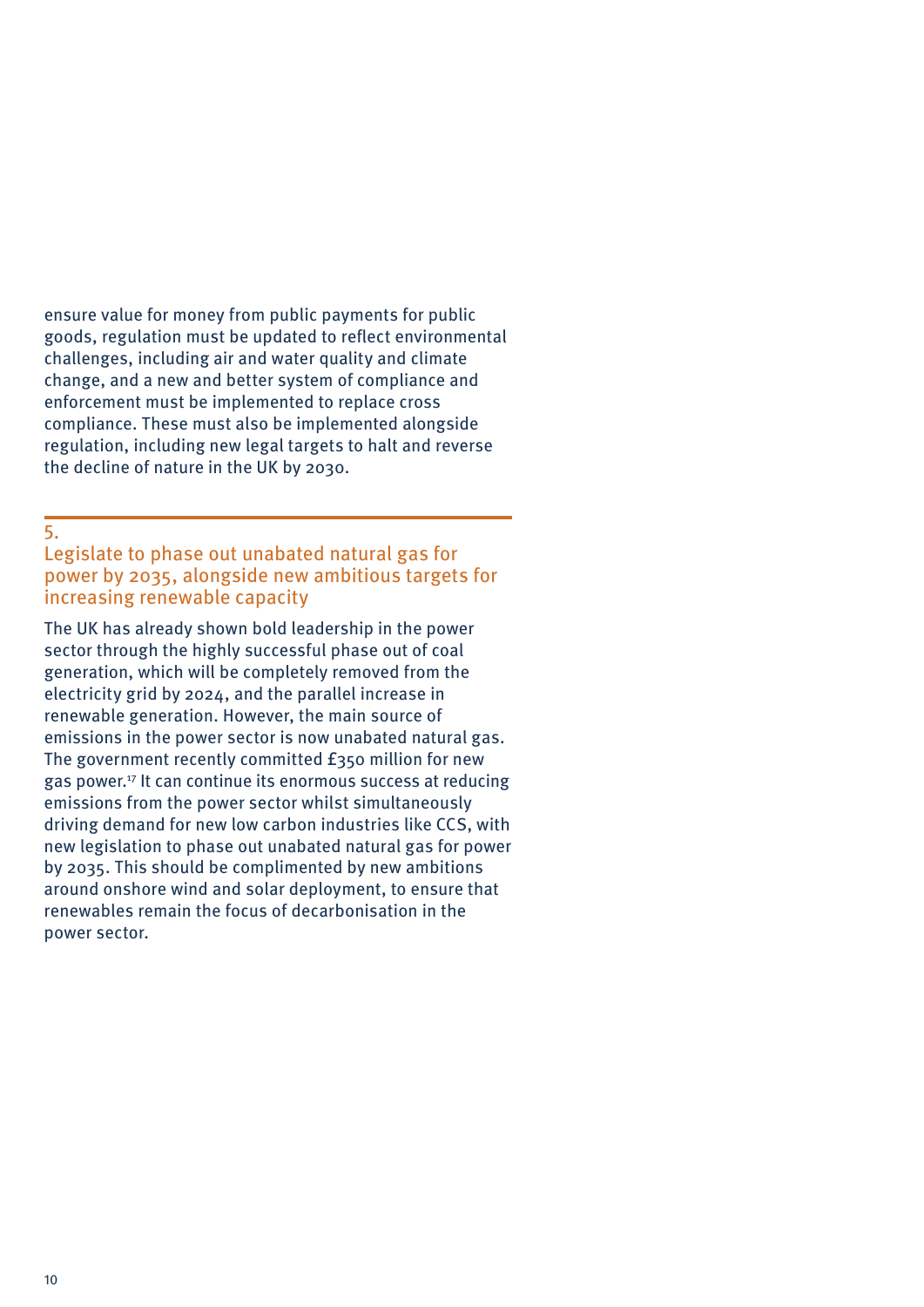# Decarbonisation progress by sector since December 2020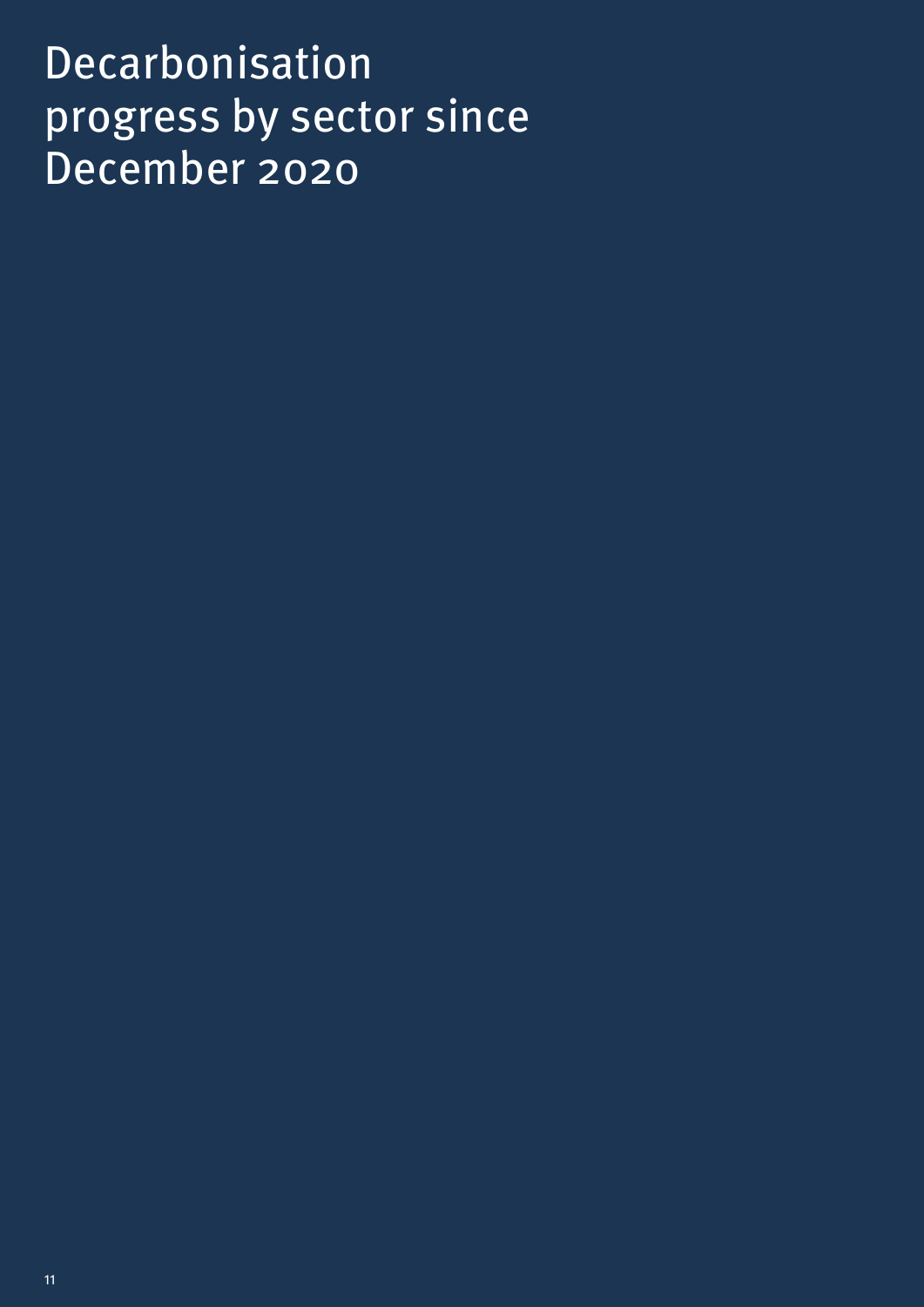# <span id="page-11-0"></span>Buildings

Buildings account for 16 per cent of UK carbon emissions. Reductions have been very slow over the past decade, reducing only ten per cent between 2009 and 2019.

#### Share of UK emissions



 $\star$ [Priority for 2021](#page-7-1) [\(Click for more detail\)](#page-7-1)

Strengthen policy for homes decarbonisation through long term regulation and funding.

#### **Positive**

The government has a new fuel poverty strategy which sets out funding and policy to help the most vulnerable households in England. This includes an extension to 2026 of the Energy Company Obligation, which requires larger energy companies to provide energy efficiency measures to fuel poor and vulnerable homes, and an increase in funding for this, from £640 million to £1 billion per year. The government will also invest a further £60 million in innovative projects to retrofit social housing, and £150 million more in the Homes Upgrade Grant, which will also help fuel poor households to access energy efficiency measures.

New regulations for non-domestic rented properties have been approved, so those who own commercial or industrial rented properties will need to increase their energy efficiency to at least EPC Band B by 2030. This will save as much as  $9$ MtCO<sub>2</sub>e over the fifth carbon budget.

Funding for the Local Authority Delivery Scheme and the Social Housing Decarbonisation Fund Demonstrator has been successfully allocated to upgrade homes most likely to be in fuel poverty and social housing. This highlights the important role local councils play in driving forward housing decarbonisation.

#### **Negative**

The scrapped Green Homes Grant has damaged consumer trust in the industry. Despite high public demand to upgrade homes for energy efficiency, customers and suppliers have been let down by poor administration, short timescales and funding cuts. The Green Homes Grant was intended to be the government's flagship green recovery programme, and its failure sends the wrong signals ahead of the UK-hosted Glasgow climate summit.

The Future Homes Standard is delayed to 2025. New standards for homes have been introduced that will ensure they produce 75-80 per cent lower emissions than those built to current standards, with homes required to have low carbon heating installed rather than being connected to the gas grid. However, despite previously suggesting the Future Homes Standard would be introduced in 2023, it has now been delayed to 2025, meaning hundreds of thousands of homes are likely to be built to lower standards in the period to 2025, placing the burden and cost of home efficiency improvements on the future owners of those homes.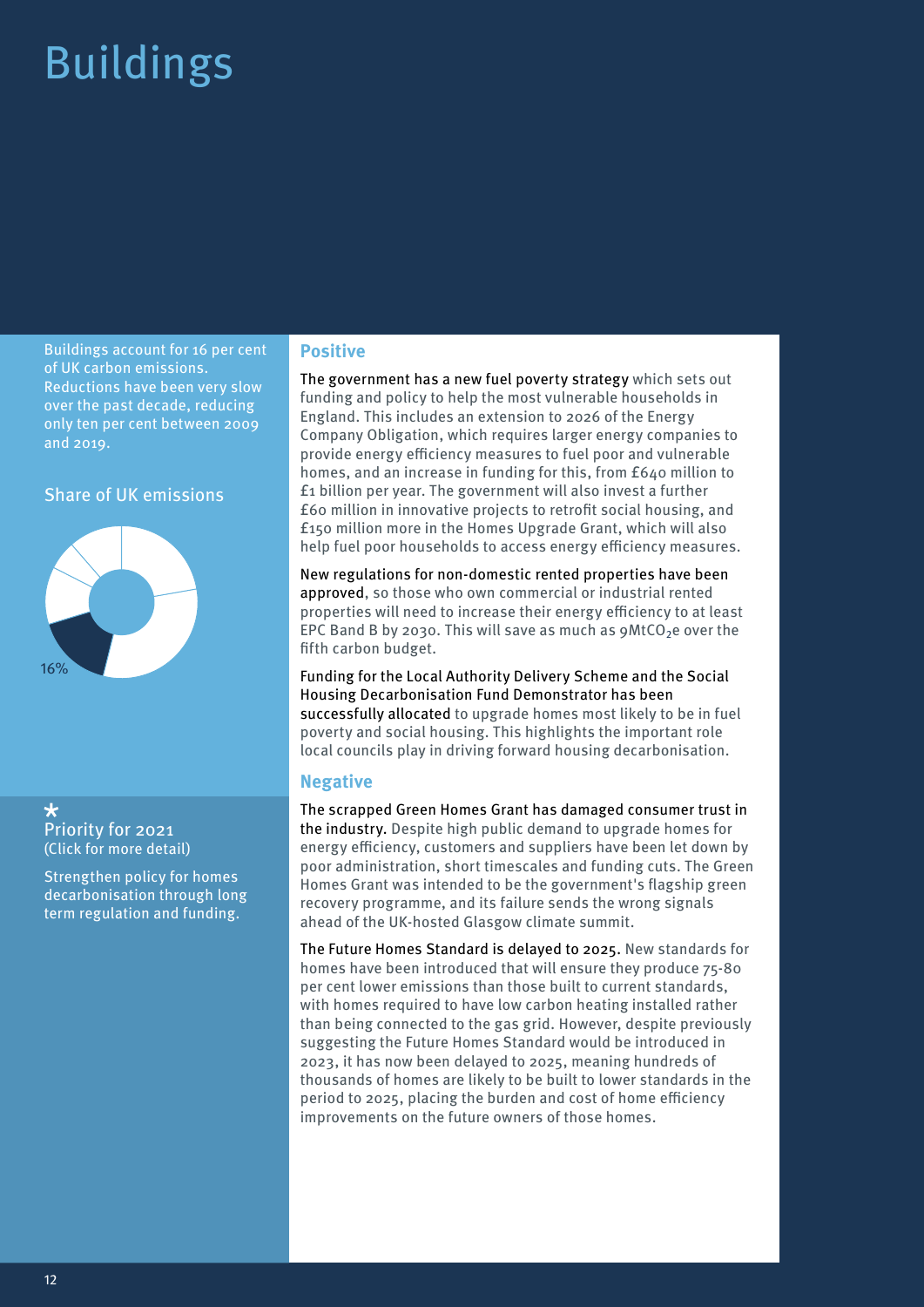# <span id="page-12-0"></span>Waste

Emissions from waste (including from landfill, incineration, anaerobic digestion, wastewater treatment and composting) is responsible for six per cent of the UK's emissions.18 Emissions from waste have reduced by 63 per cent since 1990, mainly due to lower emissions from less biodegradable waste going to landfill. However, little progress has been made since 2014 as waste policy has stalled.

#### Share of UK emissions



## $\star$

[Priority for 2021](#page-7-2) [\(Click for more detail\)](#page-7-2)

Set an ambitious resource reduction target to halve overall resource consumption by 2050

#### **Positive**

Ecodesign and energy labelling regulations for white goods have passed into law in Great Britain. This reflects EU regulations transposed after the UK left the EU, and will ensure that white goods last longer, are easier to repair and cheaper to run, saving households an average of £75 a year.<sup>19</sup>

The government has committed to a new plastic packaging tax, which applies to plastic packaging that does not contain at least 30 per cent recycled plastic. This is a step in the right direction, but the fixed 30 per cent threshold is insufficient to drive improvements over the long term, and it only encourages recycling rather than reducing plastic use in the first place.

### **Negative**

After two years of delay, the waste prevention plan was finally published in March. While this plan is stronger than its 2013 iteration, which has prevented only 0.009 per cent of waste in England, without greater funding and policy development, it looks extremely unlikely that it will deliver the transformational changes needed

The Environment Bill is delayed. This bill is the main vehicle that will give the government the power to implement waste reduction policies, but it will now not pass into law until the next session of parliament. The bill itself still does not have sufficient provisions to achieve concerted progress towards the government's own aim for a circular economy or to address the shortcomings in the government's approach to waste prevention.

There are delays in responding to consultations around how to implement the resources and waste strategy, which was published over two years ago. For example, the Deposit Return Scheme for bottles and cans has now been delayed until 2024.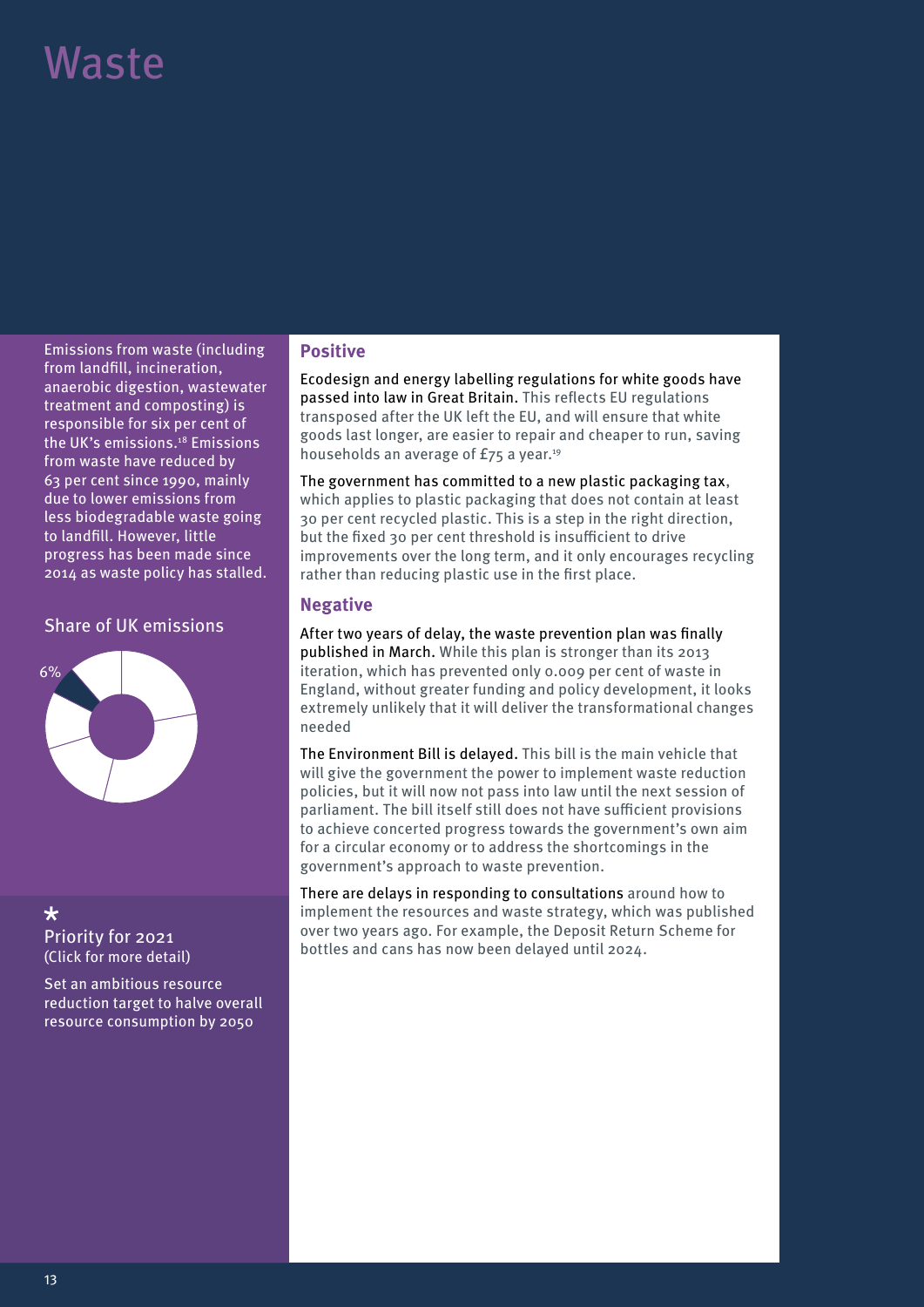# <span id="page-13-0"></span>Transport

Transport is the largest emitting sector in the UK, accounting for 31 per cent of UK emissions, including international aviation and shipping. Emissions from surface transport are the same as they were in 1990, while emissions from aviation have risen.

### Share of UK emissions



#### $\star$ [Priority for 2021](#page-8-0) [\(Click for more detail\)](#page-8-0)

Publish a Transport Decarbonisation Plan that puts all the UK transport sector on track for net zero

#### **Positive**

The government has published its long awaited National Bus Strategy for England. The announcement of more bus priority measures, as well as a consultation on phasing out the sale of new diesel buses are both welcome, although the benefits of the strategy will be limited unless the environmental impacts of private car use are reflected in the costs of fossil fuels used for motoring.

There has been additional support for railway service upgrades and reduced support for new roads. New investment has been announced to encourage rail decarbonisation, increase rail freight capacity and expand some local railways. On the other hand, some high carbon new roads schemes, like the OxCam expressway, have been cancelled.

The government will require all road transport fuel producers to ensure ten per cent of fuels are from bioethanol. This reduces emissions from a fossil fuel powered vehicle by around two per cent and saves 5MtCO2e over the fifth carbon budget period.

To support the 2030 phase out of sales of new petrol and diesel vehicles, the government has committed to higher funding of £1.3 billion for electric vehicle charging infrastructure. Around £20 million of that was confirmed for spending in 2021, targeted at landlords, small businesses and leaseholders.

### **Negative**

The Transport Decarbonisation Plan has been delayed from autumn 2020 until summer 2021. This critical framework is urgently needed to set the UK transport sector on the right pathway to achieve net zero emissions.

The government aims to cut Air Passenger Duty for domestic flights. This would provide an incentive to increase use of the most polluting form of travel, at the same time as rail fares are rising which will discourage one of the most sustainable forms of travel. This is short sighted and will delay transport decarbonisation.

Fuel duty rise has been delayed once again. The spring budget froze the fuel duty rise for the 11th consecutive year. Analysis shows that, if fuel duty had risen as originally planned in 2010, emissions in the UK would be up to five per cent lower than they are today.20 The government says it expects to raise fuel duty in the context of meeting net zero soon.

The government is continuing with its multi-billion pound roads programme despite evidence of its underestimated emissions impacts.<sup>21</sup>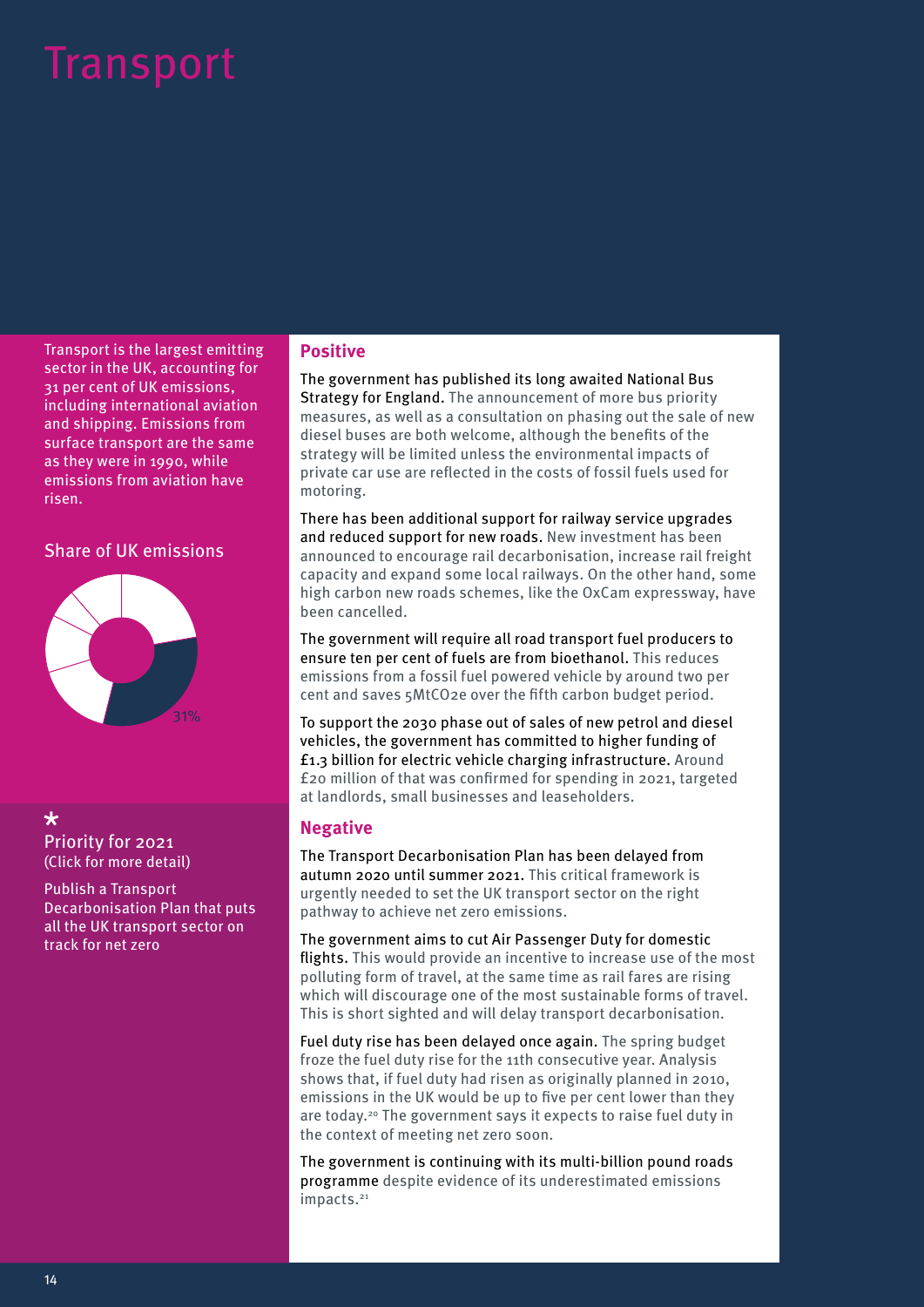# <span id="page-14-0"></span>Agriculture and land use

Emissions from agriculture account for 12 per cent of UK carbon emissions. They have remained flat since 2008, only decreasing by two per cent in the past decade.

#### Share of UK emissions



 $\star$ [Priority for 2021](#page-8-1) [\(Click for more detail\)](#page-8-1)

Make agriculture deliver for nature and climate in the near term by improving regulation and increasing ambition in the Environmental Land Management scheme (ELM)

#### **Positive**

The government has announced new money to mobilise investment in nature restoration. The new £10 million Natural Environment Investment Fund will provide grants to environmental organisations to help to attract private investment in natural environment projects.

The Department for Environment, Food and Rural Affairs (Defra) has launched an improved Countryside Stewardship Scheme for 2022 which will act as a bridge between the current support for farmers and the new Environmental Land Management scheme, which will reward farmers for public goods, like good soil management and habitat creation from 2024.

Defra has published a policy paper outlining the Sustainable Farming Incentive (SFI) scheme and how it will be piloted and launched. The scheme encourages land management which delivers for nature, helps reduce emissions and increases carbon storage. As currently structured, however, the SFI is likely to make only small contributions to these outcomes. Piloting will begin in March 2021 and the scheme will be launched in 2022.

The government has announced there will be an interim Office for Environmental Protection (OEP) to ensure some environmental protection is in place in the UK to fill the gap between the UK leaving the EU and the Environmental Bill becoming law, and before the permanent OEP is established.

#### **Negative**

The government's consultation on a new ban on peat burning will only protect nine per cent of English peatland. Although the ban is welcome, it covers just one type of peatland, and only in protected areas. There are also several exemptions for the agricultural, horticultural and timber industries. The ban should be widened to all upland peat and the exemptions should be tightened to avoid the continuation of burning.

The promised Tree and Peat Strategies are both yet to be published, having been delayed several times, and the Environment Bill has been delayed until the next session of parliament. This means there are currently no active strategies driving environmental restoration in England.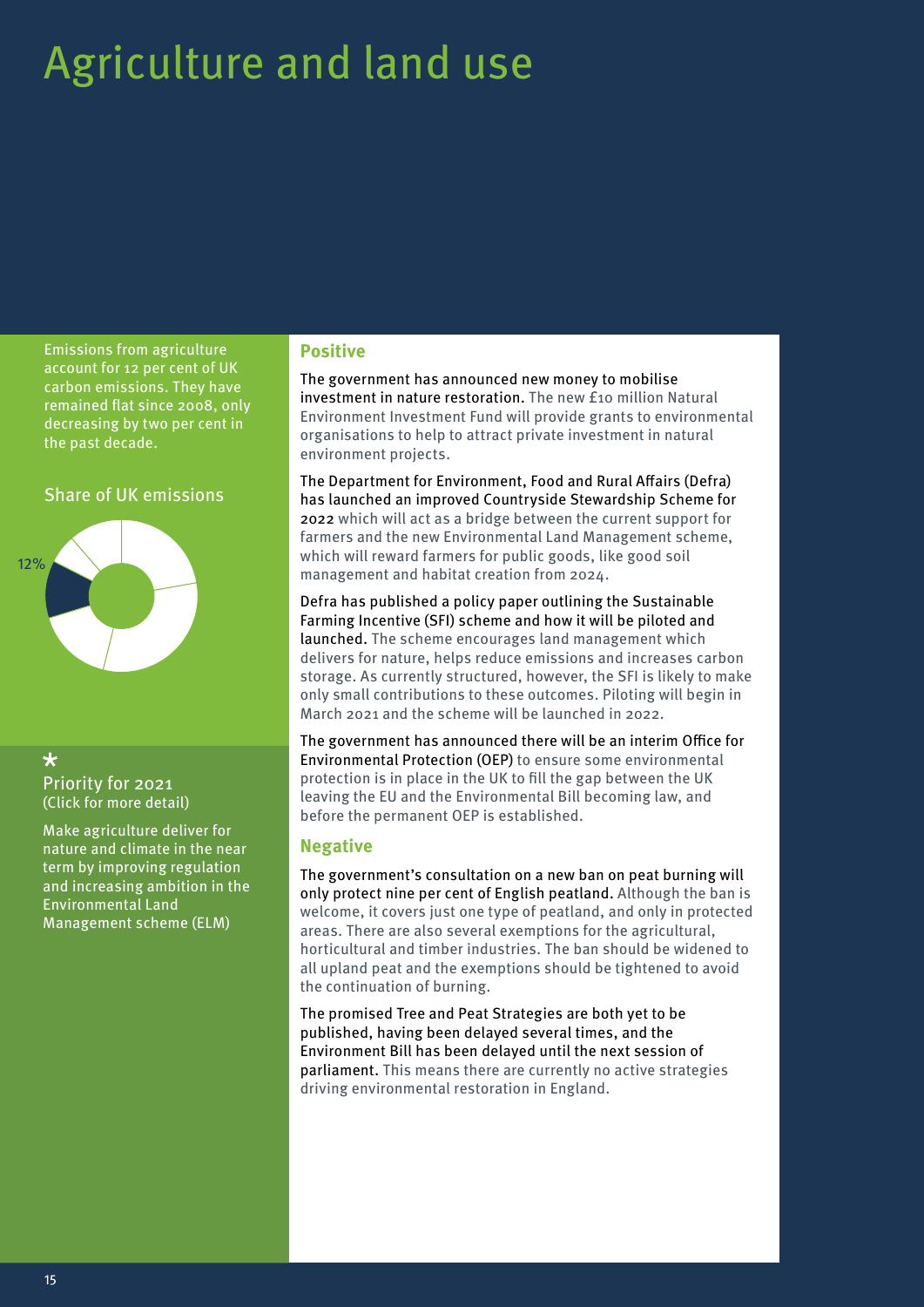# <span id="page-15-0"></span>OWAr

Emissions from this sector are 62 per cent below 1990 levels and now account for 11 per cent of UK carbon emissions. In 2019, renewables provided 37 per cent of the UK's power.

### Share of UK emissions



#### $\star$ [Priority for 2021](#page-9-0) [\(Click for more detail\)](#page-9-0)

Introduce legislation to phase out unabated natural gas for power by 2035, alongside new ambitious targets for increasing renewable capacity

#### **Positive**

New competitions have been launched to develop and improve the delivery of some key low carbon power technologies. These include floating offshore wind, innovative energy storage technologies and a biomass feedstock programme.

The government has begun consulting on the phase out of coal generation by 2024, a year earlier than planned.

A new scheme has been introduced to kickstart a just transition in the North Sea oil and gas industry, with £27 million for an Energy Transition Zone in Aberdeen and £2 million for a North Sea Transition Zone. Whilst this represents a good step forward in a just transition for oil and gas workers in the North Sea, the scheme is undermined by the government's recent decision to continue to grant licenses for oil and gas exploration if a project passes a 'climate compatibility test', which is not yet defined.

The government has stopped financially supporting the fossil fuel energy sector abroad. Following the announcement in December that the government would end fossil fuel subsidies overseas, the policy has come into effect from the 31st March.

#### **Negative**

The carbon price floor remains frozen at the same level as it has been since 2016, reducing pressure on operators to remove highly polluting power generation from the grid.

Government business models for carbon capture and storage (CCS) are still awaited. These will set out revenue streams for CCS and should help to kickstart private investment in carbon sequestration for energy intensive industries. Where possible, however, investment should be focused on energy demand reduction and renewables, which are guaranteed to deliver by 2030 at the lowest cost to consumers.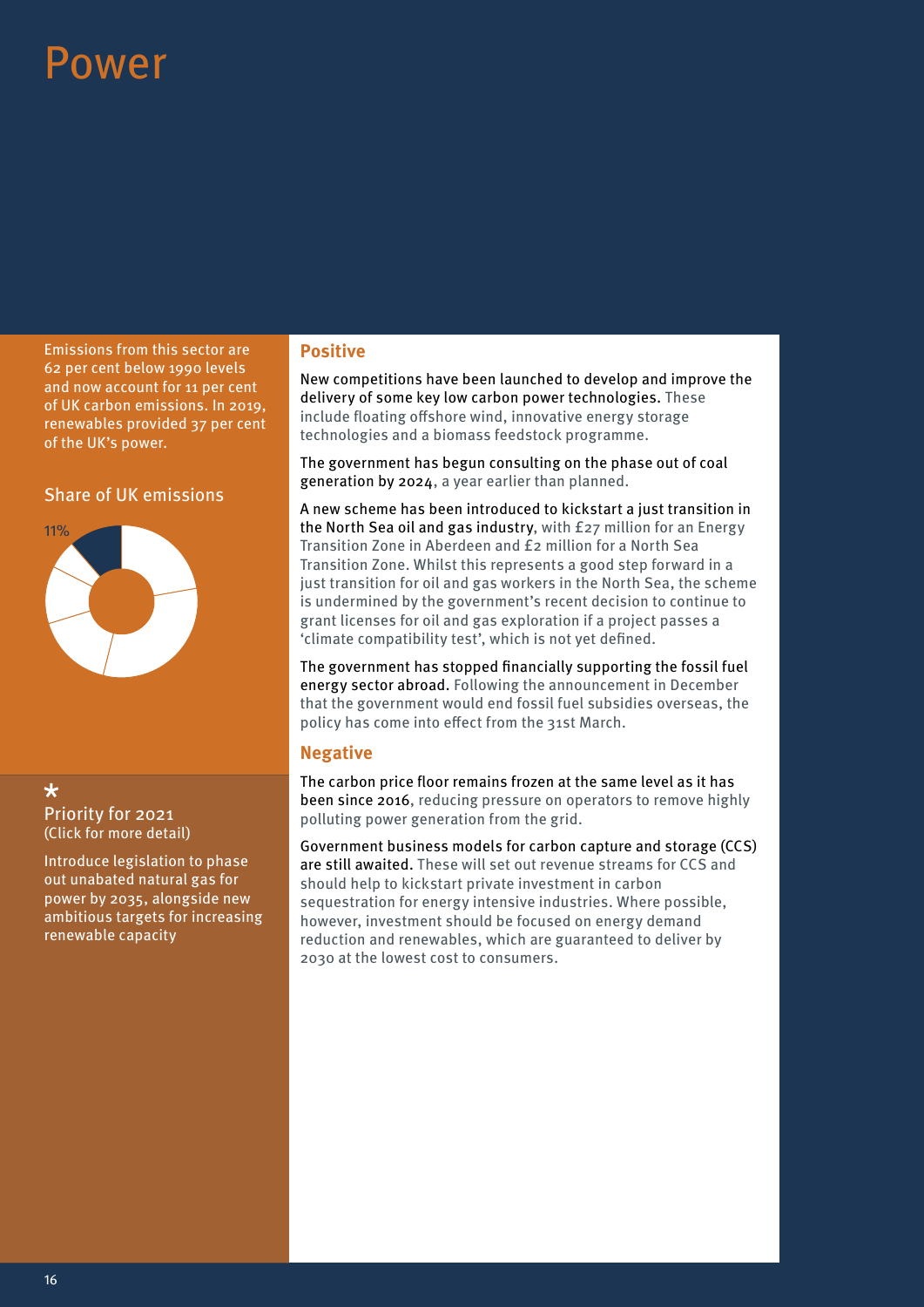# <span id="page-16-0"></span>**Industry**

Carbon emissions from industry are 52 per cent below their 1990 levels and now account for 22 per cent of UK emissions.

#### Share of UK emissions



## $\star$ Priority for 2021

Set an ambitious resource reduction target which aims, at a minimum, to halve overall resource consumption by 2050 in key industries.

#### **Positive**

The government has published the Industrial Decarbonisation Strategy. This new strategy sets out an ambition to cut emissions from industry by two thirds by 2035 (compared to 2018 levels) and will be reviewed and updated every five years. It sets out some good policies for near term decarbonisation, including measures to build markets for low carbon products and energy efficiency improvements. The strategy falls short, however, because it sets out little detail on how it will turn its ambition into reality and there is no new funding.

The government has increased the ambition of the Industrial Clusters Mission, so it now aims to deliver four low carbon industrial clusters, instead of one, by 2030 and at least one, rather than only one, net zero cluster by 2040.

The government has established a UK emissions trading scheme (ETS), with the cap initially set five per cent lower than the EU ETS. This year, the government will consult on aligning the emissions cap with the UK's net zero targets by 2024 and expanding the scheme to cover more economic sectors.

### **Negative**

The government has ordered a public inquiry into the proposal for a new coal mine to provide coking coal for the steel industry. The decision is positive, as the mine is not compatible with the Paris climate agreement. But it is concerning that the inquiry, which could take months, could cast a cloud over UK climate leadership in the lead up to the Glasgow climate summit. It is also possible the government could ultimately approve the proposal. $22$ 

Lack of commitment on decarbonising steel production. The government has not yet committed to the CCC's recommendation of reducing ore-based steelmaking to near zero emissions by 2035. It must explore how this can be achieved through more efficient methods of steel production and funding trials of hydrogen-based steelmaking.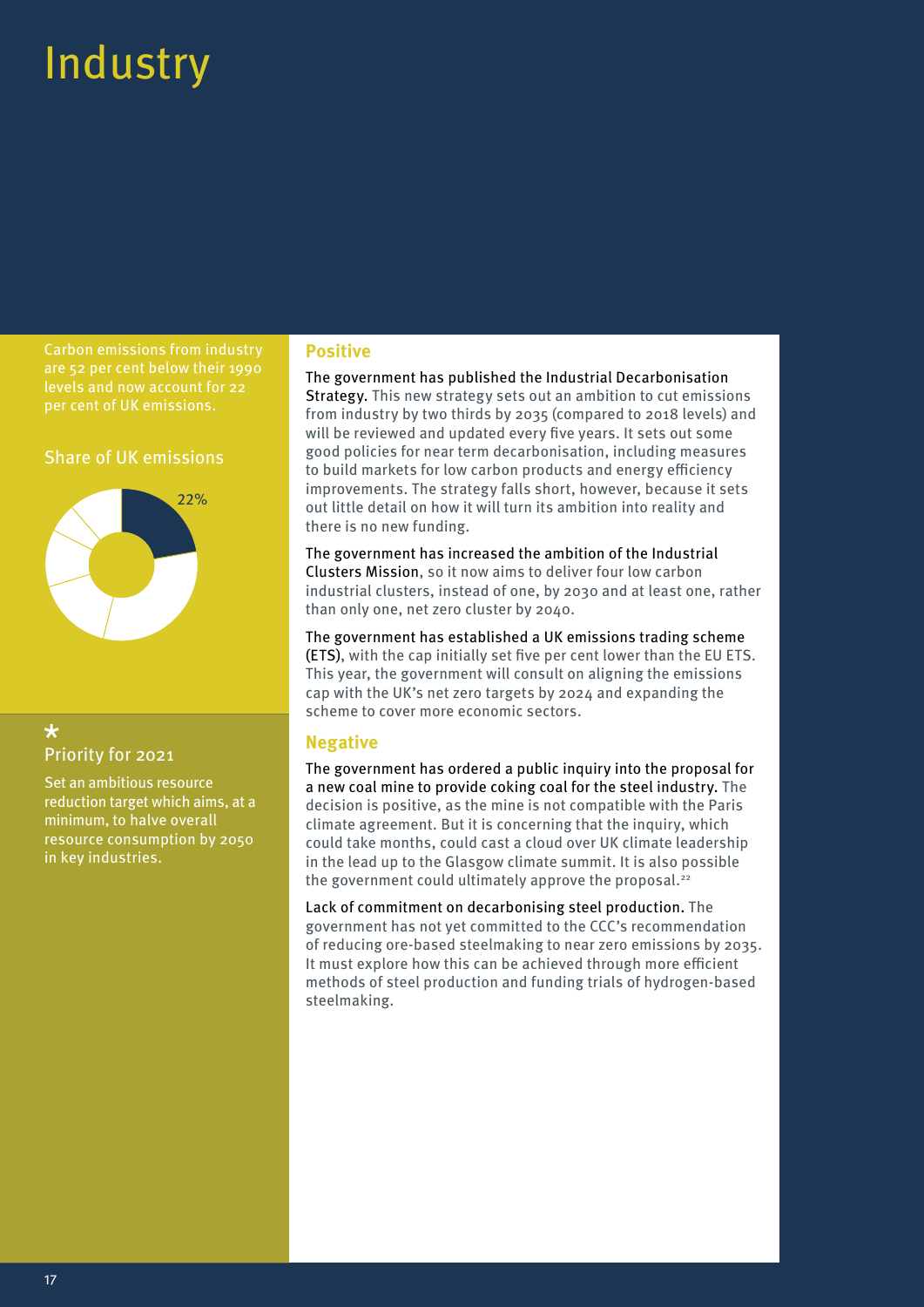# <span id="page-17-0"></span>Methodology and assumptions

This policy tracker only measures national UK level policies, not additional policies announced by the devolved administrations. Almost all the spending and policy asks relate to England only (except for a small proportion of rail investment), reflecting the devolution of many important policy areas, relevant to decarbonisation, to the Welsh, Scottish and Northern Irish administrations.

#### Emissions calculations

The baseline for emissions projections over the fifth carbon budget comes from the latest CCC projections. For this, we use the total greenhouse gas projections rather than net carbon account emissions projections.

We report a figure that includes international aviation and shipping, updated peatland emissions and values for methane intensity, as outlined in the CCC's recent sixth carbon budget advice.

The baseline for emissions projections to 2030 for the Nationally Determined Contribution (NDC) comes from the latest projections by the Department for Business, Energy and Industrial Strategy (BEIS). For this, we use the total greenhouse gas projections rather than net carbon account emissions projections.

The level of emissions for the NDC is calculated using a 70 per cent reduction on 1990 levels of emissions, not including international aviation and shipping or peatland. For this, we assume that the CCC's advice on a 68 per cent reduction of emissions compared to 1990 would have been two per cent higher if it were using older inventories for peatland and methane intensity (as suggested by the CCC).

Estimated emissions reductions from policy come from several sources. These include government impact assessments associated with policies which are publicly available online and from Green Alliance's own analysis (for example, our work on the emissions savings from a 2030 phase out of the sale of new petrol and diesel cars).23 All of these estimate the carbon emissions reductions from policies over the fifth carbon budget period (2028-32).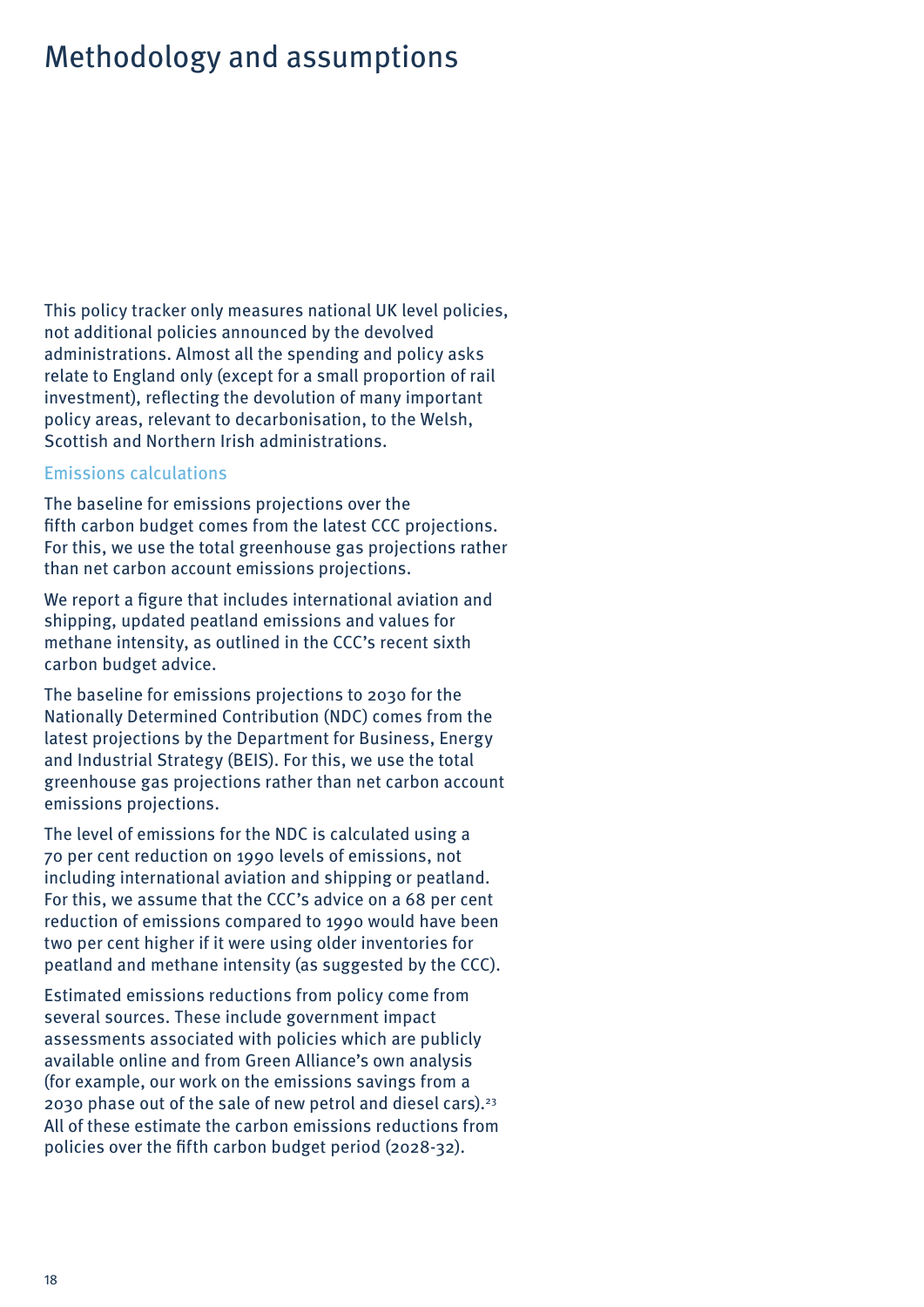#### Investment calculations

Investments made by the government since January 2020 in climate and nature are averaged over the next four years until the end of this parliament in 2024-25. For example, even though the plug-in grants for electric vehicles are only allocated to 2023, we average spending to 2025 to give average spending on electric vehicle grants over the course of this parliament. We, and a group of other NGOs, have developed a list of priority asks for investment in climate and nature.24 We only mark progress against these asks in our overall figures for annual spending needed on nature and climate to 2024-25. The government may have also invested, or may need to invest, in additional green spending which is not included in our priority asks. We used Wildlife and Countryside Link's asks for nature restoration in the UK, made ahead of the 2020 spending review, to calculate England's nature spend. Spending asks are given per year until the end of this parliament.